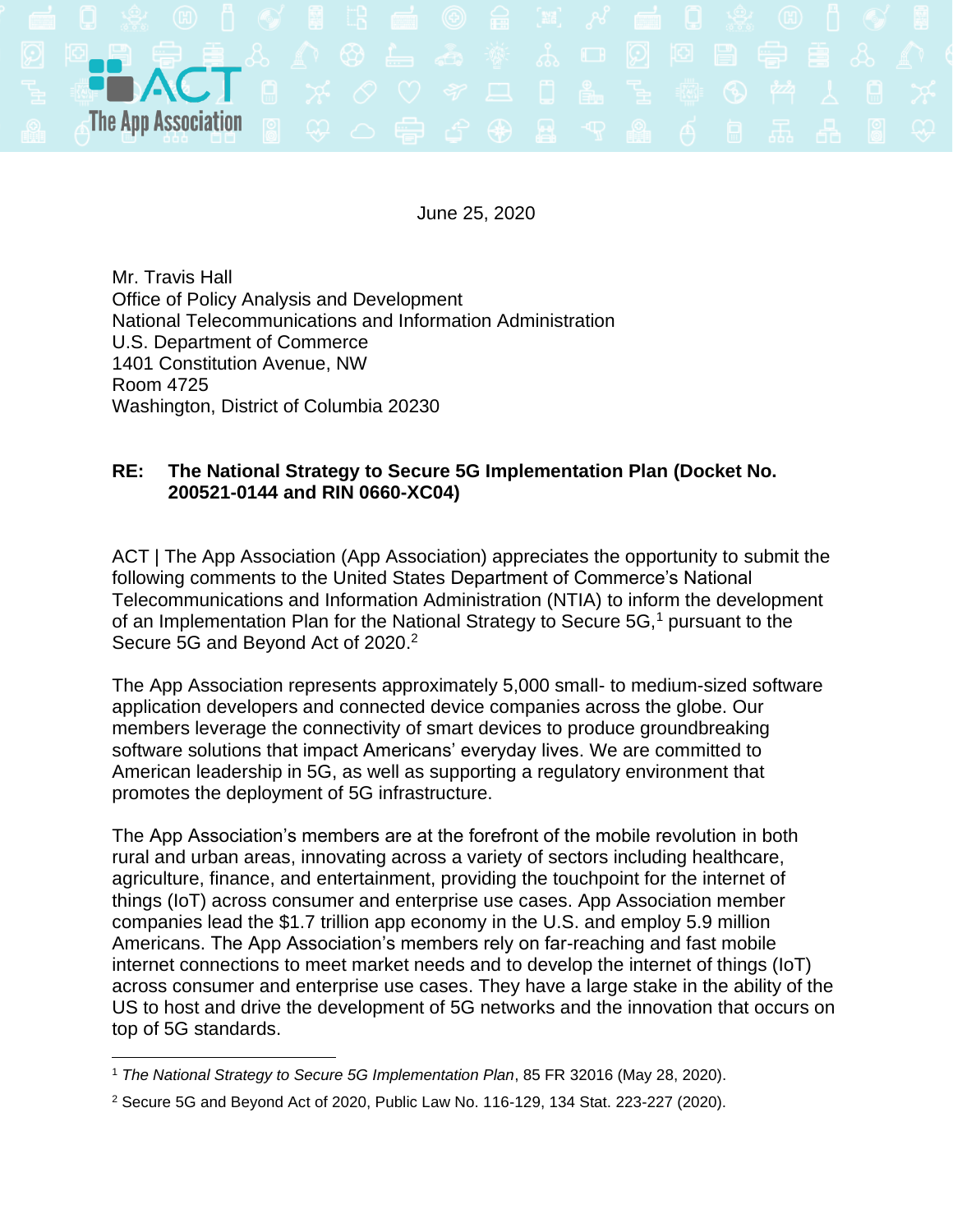The future of the app economy depends on the strength and density of America's wireless and wired backhaul networks. Economic analysis conducted by the App Association shows that deployment of 5G wireless networks will create 8.5 million jobs in the U.S. over the next five years, enabling improvements in economic productivity, employment, and consumer value.<sup>3</sup> 5G will affect the labor market through direct and indirect means; while the additional labor required to build out the network to deploy 5G will certainly create the most immediate demand for new jobs, the broadest impact on the labor market comes from new employment opportunities through the way 5G will enable new applications, services, ways of doing business, and general growth of businesses. Workers benefitting from this deployment will earn more than \$560 billion during that time, create \$1.7 trillion in additional output, and add over\$900 billion to U.S.GDP.

Recent 5G pilots have demonstrated the technology's ability to provide staggering internet speeds, more than 75 times the speed of 4G LTE. While 4G LTE helped make the internet more accessible on mobile devices, 5G offers ultra-low latency to its users, giving mobile infrastructure the reliability needed for the applications that depend on network integrity. These enhancements can provide a highly tailored service to meet specific customer needs. More specifically, it enables our members to make data-rich applications that require high-quality connections that allow faster data transfer and information sharing between workers who may be at a virtual desk, at a medical clinic, in an IoT-enabled warehouse, or with a customer in the store.

The potential of the 5G revolution and expanded use of unlicensed spectrum is more significant than merely providing access. It will also increase internet speeds, add bandwidth, and lower latency in a way that benefits business-to-business interactions and IoT-driven machine-to-machine communications. Once we make this connection, we can bring the app economy to the next level.

The App Association therefore supports the federal government's development of an Implementation Plan for the National Strategy to Secure 5G. Further, we offer the following specific inputs on various questions posed on the Strategy's line of efforts:

*Spectrum:* The future of IoT innovations and the app economy will depend on the strength and density of 5G networks, which are supported by myriad spectrum bands and different types of infrastructure, including small cell deployment, that seamlessly work together. Failure to adequately develop US infrastructure and finite spectrum resources will harm both the economy and consumers. The prospect of countless connected devices entering our communications networks through nodes in homes,

<sup>3</sup> James Prieger, "An Economic Analysis of 5G Wireless Deployment: Impact on U.S. and Local Economies" (Feb. 2020), *available at* 

https://ecfsapi.fcc.gov/file/10417521421416/ACT%20Ex%20Parte%20Notice%20re%205G%20Economic %20Analysis%202020.pdf.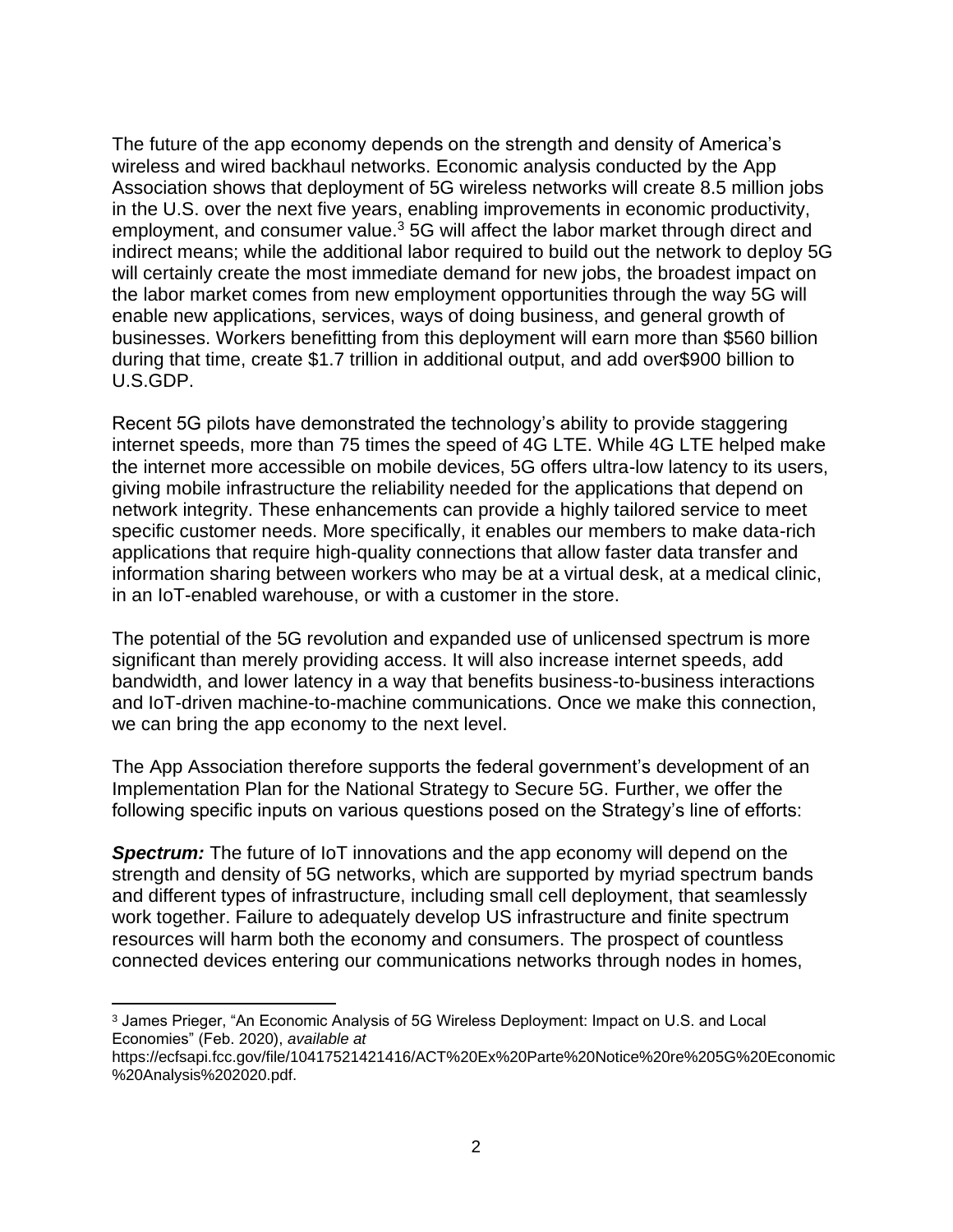workplaces, or other last-mile connectivity endpoints will dramatically increase data flows across communications networks. Macro sites alone will not be sufficient to manage the congestion, making realization of a robust 5G network critical for the U.S. The Strategy should set the identification of new opportunities for reallocation and/or new sharing arrangements across spectrum bands consistent with interference protection principles, including for government-owned spectrum bands that may be ideal for commercial IoT use, particularly mid-band and millimeter wave bands.

*Infrastructure Deployment:* The App Association urges the Strategy to prioritize an improved and streamlined process for approval and siting of 5G equipment in the U.S. Differences in local zoning, siting, and approval processes across localities have made the deployment of infrastructure difficult, too expensive, and inefficient. The App Association supports recent steps by the Federal Communications Commission to speed upgrades to existing towers (adding, removing, and switching out equipment).<sup>4</sup> The Strategy should provider for coordinated federal efforts to enable 5G infrastructure deployment in and on both federal facilities and commercial buildings.<sup>5</sup>

*Cybersecurity:* While 5G will enable the rise of IoT applications with many benefits, it also raises security threats. Due to a broadened attack surfaces, the rise of IoT will require more evolved and dynamic risk management practices. No data is more important to Americans than their own personal information. Our members appreciate the personal value of our data and put extensive resources into ensuring the security and privacy of end user data. These practices help earn and maintain consumer trust and meet market demand.

We support ongoing and emerging public-private partnership initiatives and strategies to improve the nation's cybersecurity risk management efforts, and we continue to work with our members to advance improved cybersecurity risk management practices. Small businesses represent 99.7 percent of all U.S. firms, $6$  and they require heightened assistance. It is important that policymakers remain mindful of the fact that large companies often dedicate large budgets to create and maintain cybersecurity control processes and have the ability to hire staff and consultants to mitigate cybersecurity risks. Unfortunately, small- and medium-sized enterprises (SMEs) do not. For many of our members, the role of chief security officer may be one of five hats worn by a single employee. The essential role of American small businesses, along with the unique resource constraints they face, make the Strategy and any efforts made pursuant to it even more important to the security and stability of the nation's critical infrastructure. The App Association notes its continued support of the NIST Cybersecurity Framework which provides a scalable, flexible, voluntary toolbox that any organization can use to reduce vulnerabilities, prevent intrusions, and mitigate damage caused by cybersecurity

<sup>4</sup> [https://www.fcc.gov/document/fcc-acts-accelerate-deployment-5g-wireless-infrastructure-0.](https://www.fcc.gov/document/fcc-acts-accelerate-deployment-5g-wireless-infrastructure-0)

<sup>5</sup> E.g., [https://www.fcc.gov/document/orielly-letter-secretary-dan-brouillette-department-energy.](https://www.fcc.gov/document/orielly-letter-secretary-dan-brouillette-department-energy)

<sup>6</sup> [https://www.sba.gov/sites/default/files/FAQ\\_Sept\\_2012.pdf.](https://www.sba.gov/sites/default/files/FAQ_Sept_2012.pdf)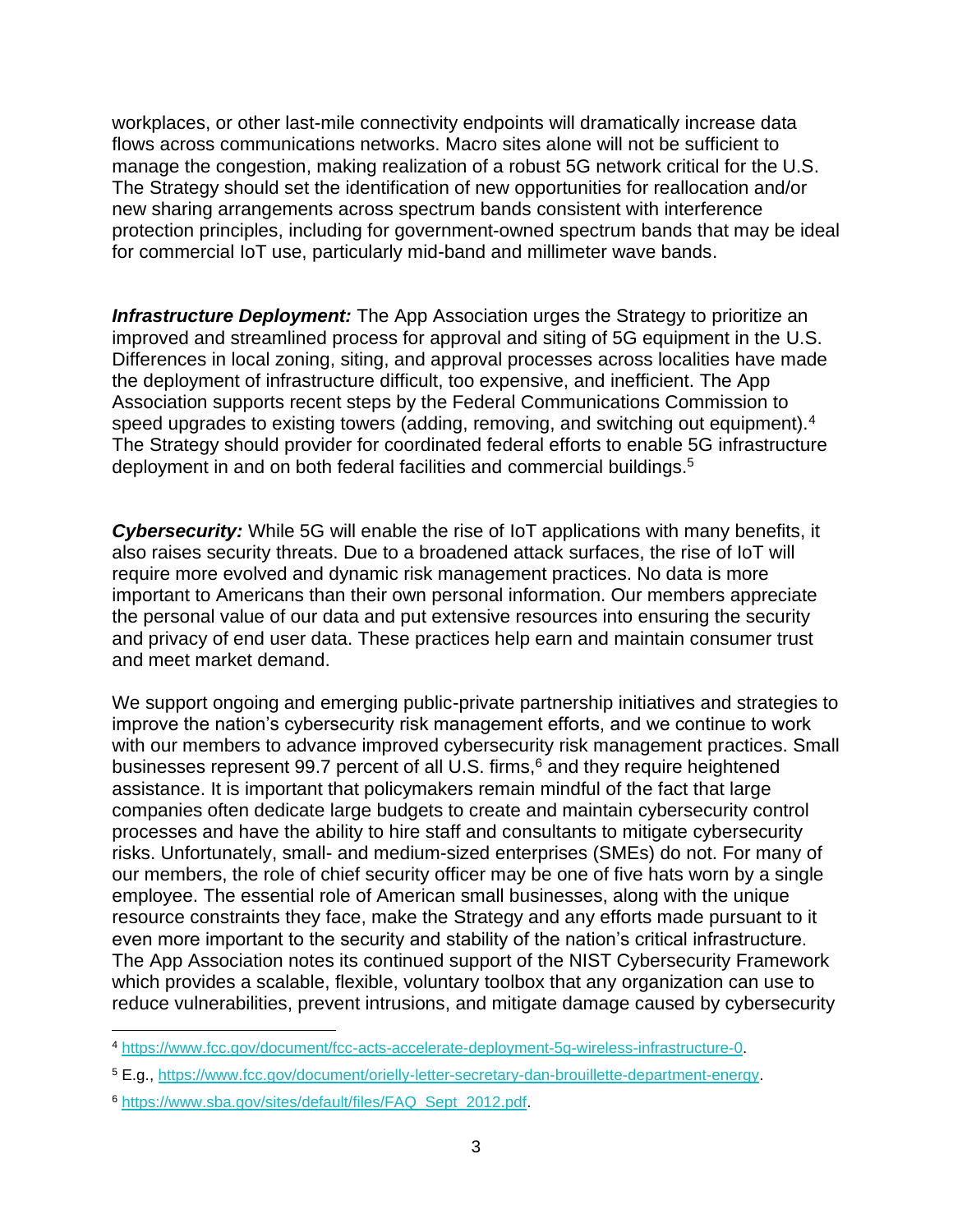## attacks.

Further, we note that app economy innovators across the U.S. depend on leading technical data protection methods, such as the use of strong encryption techniques, to keep users safe from harms such as identity theft. However, interests within the U.S. government and abroad continue to demand that "back doors" be built into encryption for the purposes of government access. These policies would degrade the safety and security of data, as well as the trust of end users, by creating known vulnerabilities that unauthorized parties can exploit. The viability of a small app development company's product from a security and privacy standpoint depends on the trust of its end users. We strongly recommend that the Strategy support the use of strong encryption techniques to enable 5G cybersecurity.

*Standards and Access to Standardized 5G Technologies:* NTIA appropriately requests information on how the U.S. Government can best encourage and support U.S. private sector participation in standards development for 5G technologies. The App Association strongly encourages the Strategy to support public-private collaboration on 5G through standardization by encouraging key U.S.-based standard-setting organizations (SSOs) to grow and thrive. The U.S. government can support such organizations through pro-innovation policies that encourage private sector research and development of 5G innovations and the development of related standards, consistent with OMB Circular A-119. 7

It is critical that the Strategy provide that such 5G standards are accessible to innovators through promoting openness, consensus-based decision making, transparency, and inclusivity. A cornerstone to ensuring this accessibility must be through promoting a balanced approach to standard-essential patent (SEP) licensing.<sup>8</sup> 5G technical standards, built on contributions through an open and consensus-based process, bring immense value to consumers by promoting interoperability while enabling healthy competition between innovators; and often include patented technology. Offering patented technology to a standard can represent a clear path to reward in the form of royalties from a market that likely would not have existed without the wide adoption of the standard. To balance this potential with the need for access to the patents that underlie the standard, many standards setting organizations (SSOs) require holders of patents on standardized technologies to license their patents on fair, reasonable, and non-discriminatory (FRAND) terms. FRAND commitments prevent the owners of patents used to implement the standard from exploiting the unearned market power that they otherwise would gain as a consequence of the broad adoption of a standard. Once patented technologies incorporate into standards, it compels

<sup>7</sup> Revision of OMB Circular No. A-119, "Federal Participation in the Development and Use of Voluntary Consensus Standards and in Conformity Assessment Activities", 81 FR 4673 (Jan. 27, 2016).

<sup>8</sup> Notably, OMB Circular A-119 defines a "voluntary consensus standard" to include those that "requir[e] that owners of relevant intellectual property have agreed to make that intellectual property available on a non-discriminatory, royalty-free or reasonable royalty basis to all interested parties." *Id*.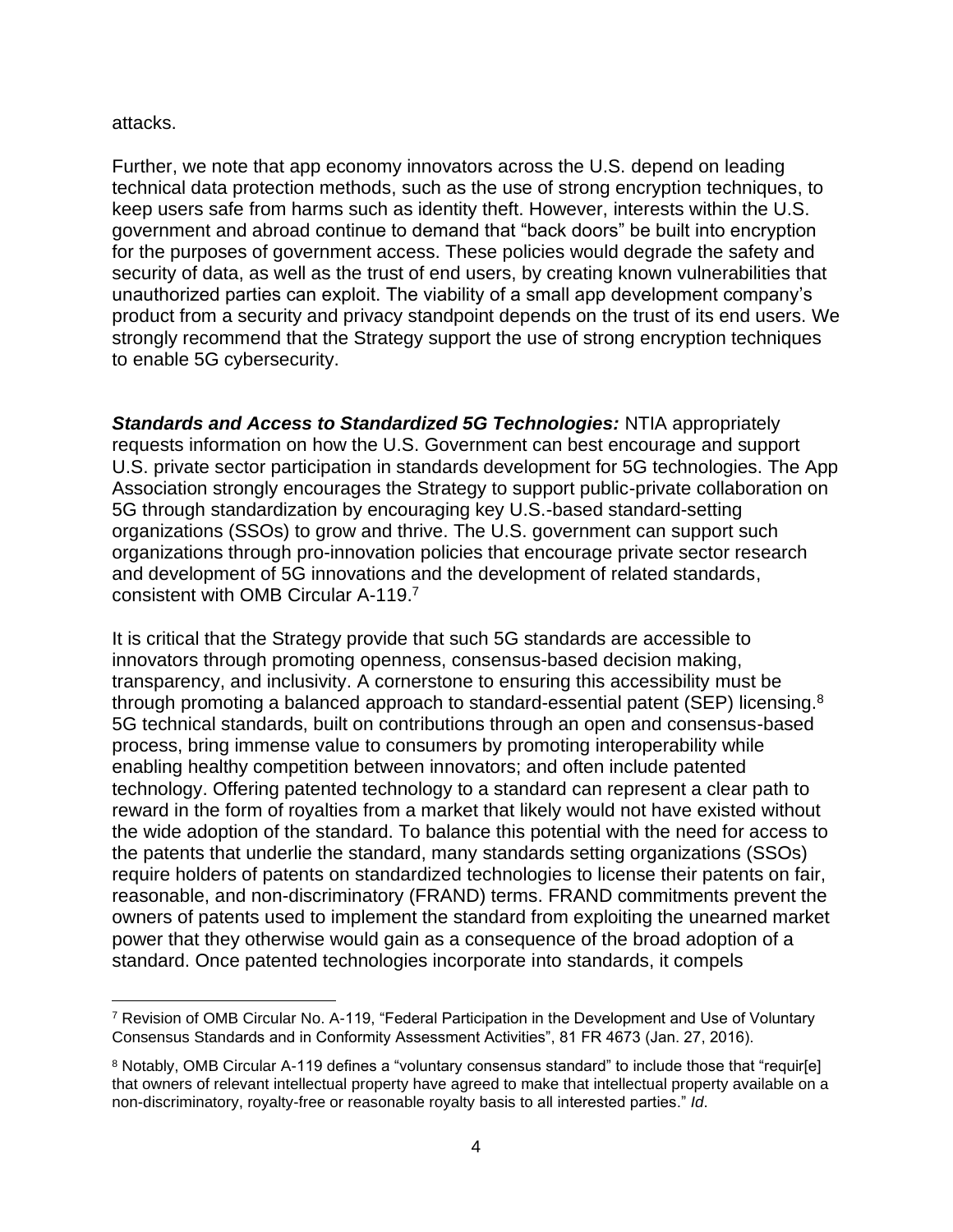manufacturers to use them to maintain product compatibility. In exchange for making a voluntary FRAND commitment with an SSO, SEP holders gain the ability to obtain reasonable royalties from a large number of standard implementers that might not have existed absent the standard. Without the constraint of a FRAND commitment, SEP holders would have the same power as a monopolist that faces no competition.

Unfortunately, a number of owners of FRAND-committed SEPs are flagrantly abusing their unique position by reneging on those promises with unfair, unreasonable, or discriminatory licensing practices. These practices, under close examination by antitrust and other regulators in many jurisdictions, not only threaten healthy competition and unbalance the standards system but also impact the viability of new markets such as 5G. This amplifies the negative impacts on small businesses because they can neither afford years of litigation to fight for reasonable royalties nor risk facing an injunction if they refuse a license that is not FRAND compliant. The App Association shares the view of the courts that the entrenchment of monopoly power, and the market distortions that SEP abuse engenders, threaten to irreparably harm the marketplace at this critical stage of 5G deployment.<sup>9</sup>

Patent policies developed by SSOs today will directly impact the way we work, live, and play for decades to come. SSOs vary widely in terms of their memberships, the industries and products they cover, and the procedures for establishing standards. Each SSO will need the ability to tailor its intellectual property policy for its particular requirements and the needs of its membership. The App Association believes that some variation in patent policies among SSOs is necessary and that the U.S. government should not prescribe detailed requirements that all SSOs must implement, which should be reflected in the Strategy. At the same time, however, as evidenced by the judicial cases and regulatory guidance, basic principles underlie the FRAND commitment and serve to ensure that standard setting is pro-competitive, and the terms of SEP licenses are in fact reasonable. Ideally, an SSO's intellectual property rights policy that requires SEP owners to make a FRAND commitment would include all of the following principles that prevent patent "hold up" and anti-competitive conduct:

- **Fair and Reasonable to All** A holder of a SEP subject to a FRAND commitment must offer to license such SEP on fair, reasonable, and nondiscriminatory terms to all companies, organizations, and individuals who implement or wish to implement the standard.
- **Injunctions Available Only in Limited Circumstances** –SEP holders should not seek injunctions and other exclusionary remedies nor allowed these remedies except in limited circumstances. The implementer or licensee is always entitled to assert claims and defenses.
- **FRAND Promise Extends if Transferred** If there is a transfer of a FRANDencumbered SEP, the FRAND commitments follow the SEP in that and all subsequent transfers.

<sup>9</sup> *E.g.*, *FTC v. Qualcomm Inc.*, Case No. 5:17-cv-00220 (N.D. Cal. May 21, 2019).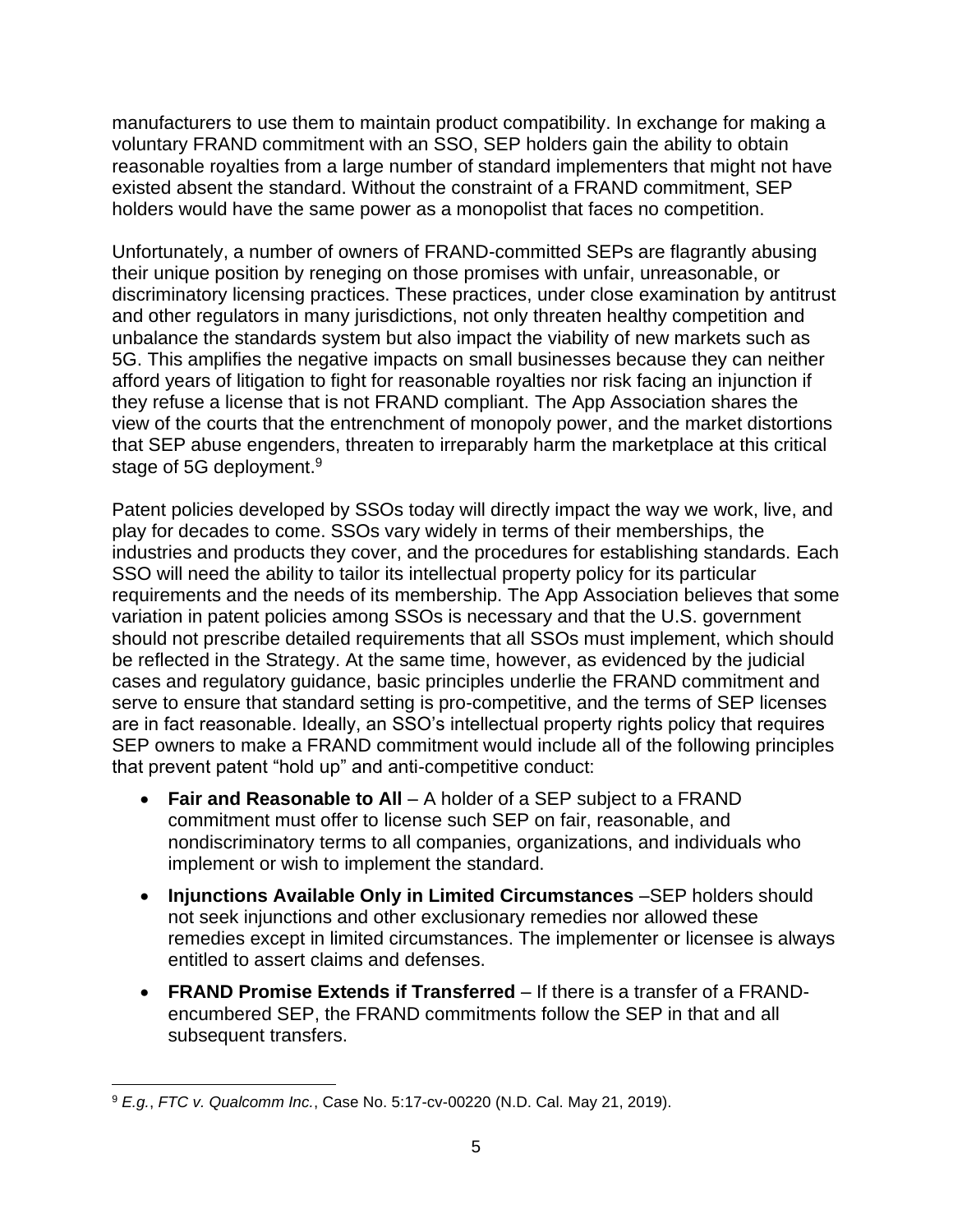- **No Forced Licensing** Patent holders should not require implementers to take or grant licenses to a FRAND-encumbered SEP that is invalid, unenforceable, or not infringed, or a patent that is not essential to the standard.
- **FRAND Royalties** A reasonable rate for a valid, infringed, and enforceable FRAND-encumbered SEP should be based on several factors, including the value of the actual patented invention apart from its inclusion in the standard, and cannot be assessed in a vacuum that ignores the portion in which the SEP is substantially practiced or royalty rates from other SEPs required to implement the standard.

We also note that a number of SSO intellectual property rights policies require SSO participants to disclose patents or patent applications that are or may be essential to a standard under development. Reasonable disclosure policies can help SSO participants evaluate whether technologies considered for standardization are covered by patents. Disclosure policies should not, however, require participants to search their patent portfolios as such requirements can be overly burdensome and expensive, effectively deterring participation in an SSO. In addition, FRAND policies that do not necessarily require disclosure, but specify requirements for licensing commitments for contributed technology, can accomplish many, if not all, of the purposes of disclosure requirements. Key U.S. antitrust agencies such as the Federal Trade Commission, have provided long-standing backing to the need for a balanced approach to standardization and patents, which the Strategy should leverage. The Strategy must support American SSOs in this respect, and enable their governance of their own processes consistent with the above.

The App Association also notes its strong opposition to recent steps taken by the Department of Justice to eliminate the role of competition law in SEP disputes (in contradiction to federal law and court precedent), and to legitimize false narratives claiming that U.S. competitiveness and national security will be harmed unless select U.S. companies are allowed abuse their voluntary FRAND commitment. These steps taken by DOJ have damaged the U.S.' ability to globally lead in pro-innovation policy and law and have no place in the Strategy. Abandonment of well-established SEP law and policy jeopardizes the open standardization process that should be a cornerstone of a successful 5G strategy for the U.S. and enables abuse in standards and in SEP licensing scenarios by foreign competitors.